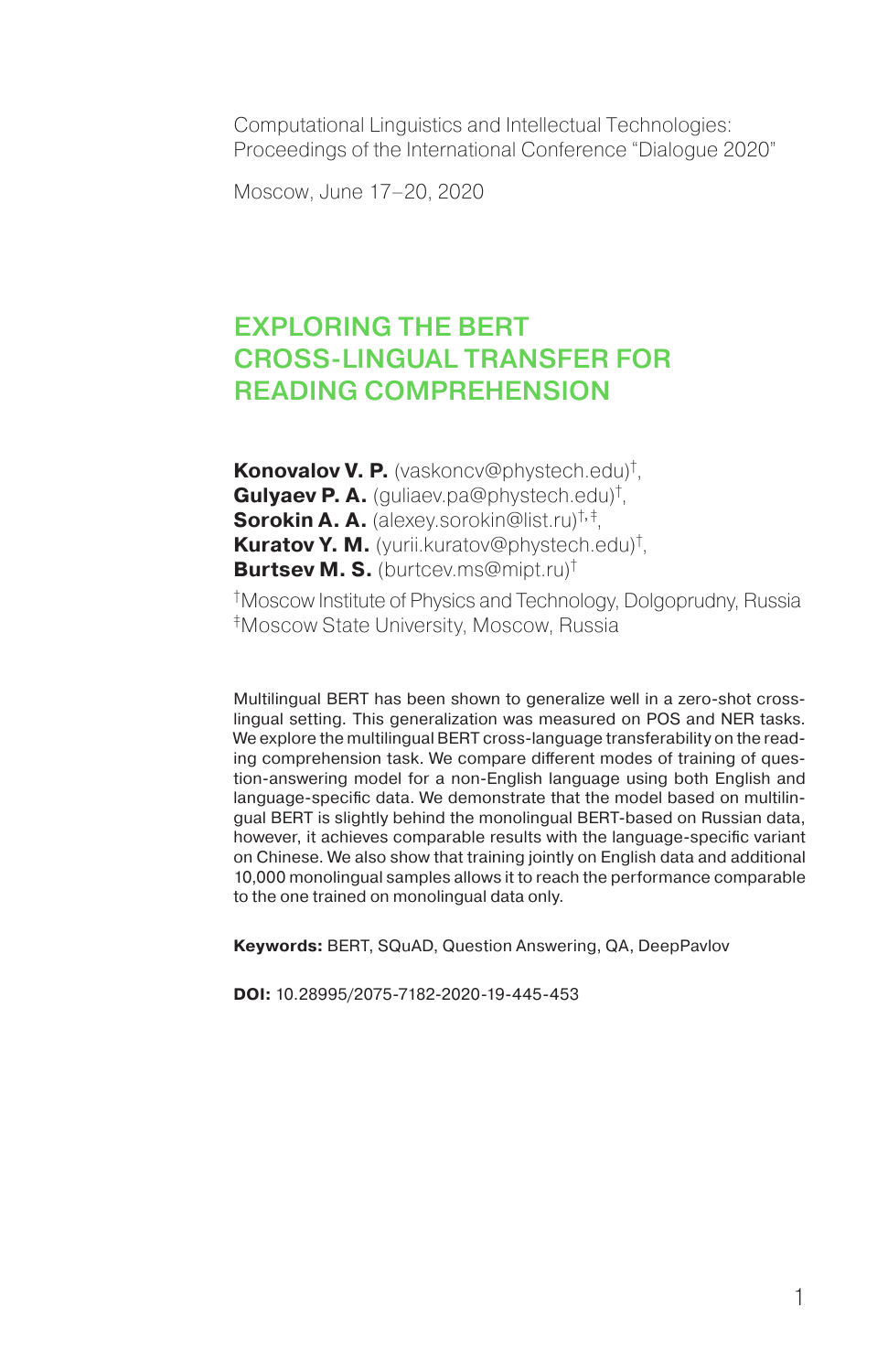# ИССЛЕДОВАНИЕ КРОСС-ЯЗЫКОВОГО ПЕРЕНОСА МОДЕЛЕЙ ДЛЯ ЗАДАЧИ ОТВЕТА НА ВОПРОСЫ ПО ТЕКСТУ

**Коновалов В. П.** (vaskoncv@phystech.edu)† , **Гуляев П. А.** (guliaev.pa@phystech.edu)† , **Сорокин А. А.** (alexey.sorokin@list.ru)†, ‡, **Куратов Ю. М.** (yurii.kuratov@phystech.edu)† , **Бурцев М. С.** (burtcev.ms@mipt.ru)† †Московский Физико-Технический Институт, Долгопрудный, Россия ‡Московский Государственный Университет им. М. В. Ломоносова, Москва, Россия

В работе исследуются разные способы выбора данных и модели в задаче обучения вопросно-ответных систем для языка, отличного от английского. Мы показываем, что моноязычный и мультиязычный энкодер приводят к сравнимым результатам при обучении только на данных этого языка. При этом более выгодной стратегией является предварительное обучение мультиязычного энкодера на англоязычных данных с последующей настройкой на данных конкретного языка, поскольку в этом случае требуется значительно меньше обучающих примеров для достижения сопоставимого качества.

**Ключевые слова:** BERT, SQuAD, Question Answering, QA, DeepPavlov

## **1. Introduction**

Bidirectional Encoder Representations from Transformers (BERT) are the language representation model. Unlike the other models, BERT is designed to pre-train deep bidirectional representations from an unlabeled text by jointly conditioning on both left and right context in all layers. As a result, the pre-trained BERT model can be fine-tuned with just one additional output layer to create state-of-the-art models for a wide range of tasks, including text classification, sequence classification, and question answering, without significant task-specific architecture modifications [4]. Google AI released multiple versions of BERT, such as multilingual BERT (M-BERT), English BERT, and Chinese BERT [6]. M-BERT provides zero-shot cross-lingual model transferability, in which task-specific annotations in one language are used to finetune the model for evaluation in another language. The experiments on NER (Named Entity Recognition) and POS (Part-of-speech Tagging) tasks show that while the high lexical overlap between languages improves transfer, M-BERT is also able to transfer between languages having almost no lexical overlap indicating that it captures multilingual representations [10].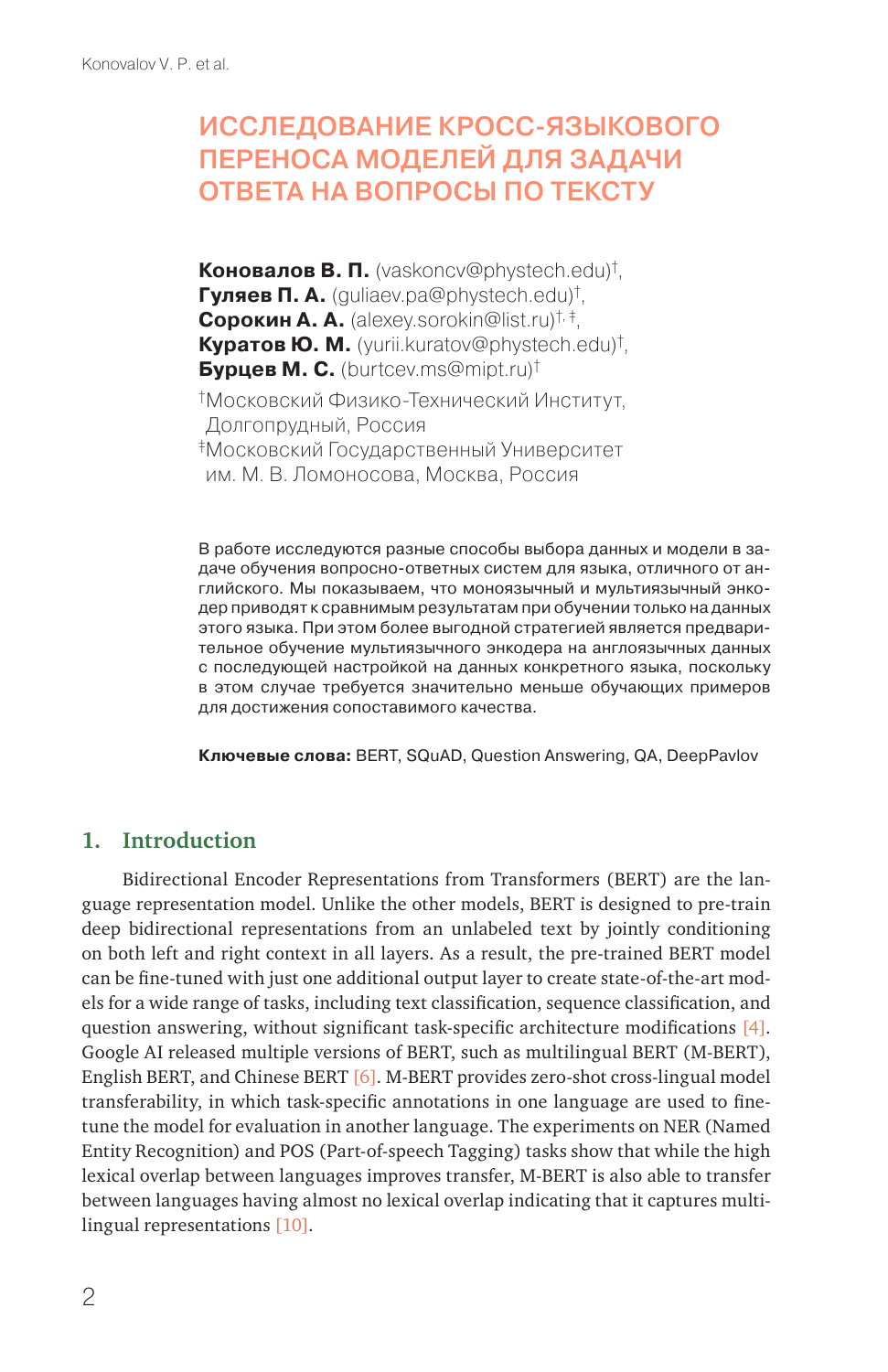In this paper, we measure the cross-lingual model transferability of M-BERT on the reading comprehension task (SQuAD-like datasets) for three languages with small or zero lexical overlap: English, Russian, Chinese. Reading Comprehension is an important task for language understanding, also, it is less susceptible to annotation artifacts found in other datasets [7].

Pre-training BERT for an additional language is a fairly expensive process (four days on 4 to 16 Cloud TPUs) [6]. We show that at least for the Question Answering task this stage is not always necessary, since the obtained performance gain over M-BERT is only marginal, if any. Collecting SQuAD-like datasets takes tremendous efforts and significant funding. Consequently, such datasets rarely exist in languages other than English, making training QA systems in other languages challenging [9]. An alternative to building large monolingual training datasets is to develop cross-lingual systems that can transfer to a target language without requiring training data in that language. We found that M-BERT based model trained jointly on widely available English data and a number of the language-specific monolingual training samples achieves promising results and falls behind the model trained entirely on the language-specific data by a small margin.

Our contributions in this paper are as follows: (i) we show that M-BERT transferability allows us to achieve promising results almost on par with language-specific BERT while both are trained on the language-specific datasets; (ii) even further we show that M-BERT based model jointly trained on English SQuAD with a number of language-specific monolingual samples falls behind the model trained entirely on the language-specific data by a small margin.

We use the **DeepPavlov** framework as our evaluation testbed. **DeepPavlov** is an open-source library for deep learning end-to-end dialog systems and chatbots [2].

## **2. Related Work**

The M-BERT model was introduced in the original BERT paper [4]. It was trained on Wikipedia for 104 languages and uses a shared cross-language BPE vocabulary. Its cross-lingual transferability was demonstrated on sequential tasks like NER and POS. The NER model performance was examined on two publicly available datasets CoNLL-2002 and CoNLL-2003, containing Dutch, Spanish, English, and German. The results showed that the M-BERT performance drops insignificantly when tested on the language that did not participated in the train. The POS experiments were performed by using Universal Dependencies (UD) data for 41 languages. It was shown that M-BERT generalizes well across languages, achieving over 80% accuracy for all pairs. Also, the authors claim that M-BERT's performance is flat for a wide range of overlaps, and even for language pairs with almost no lexical overlap, however, they tested it only on sequential tasks [10].

Moreover, M-BERT was found to be competitive with the state-of-the-art methods for zero-shot cross-lingual transfer on five NLP tasks: natural language inference (XNLI) [3], document classification, NER, POS tagging, and dependency parsing for 39 languages from various language families. Across all five tasks, M-BERT achieved high zero-shot cross-lingual performance without any cross-lingual signal. It outperforms cross-lingual embeddings in four tasks except for XNLI [14].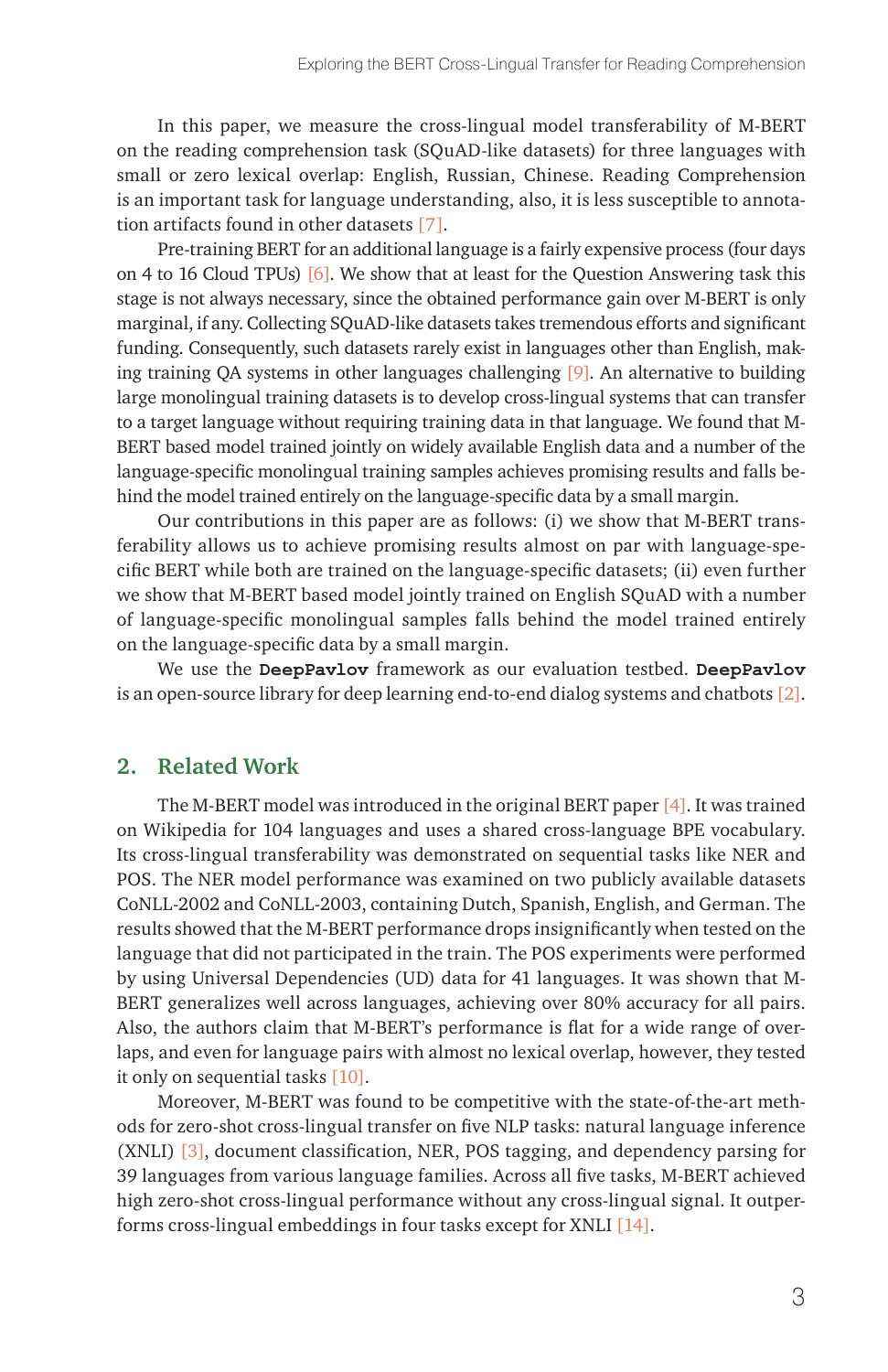The previous works came to a consensus that the cross-lingual generalization ability of M-BERT is based on three factors: (i) shared vocabulary items; (ii) joint training across multiple languages (iii) deep cross-lingual representations that generalize across languages and tasks. However, it was shown that the state-of-the-art multilingual representation learning models and a monolingual model that is transferred to new languages at the lexical level perform comparably while tested on standard benchmarks: natural language inference (XNLI dataset), document classification (MLDoc)[12], paraphrase classification (PAWS-X)[15] and question answering  $(XQuAD)$ [1]. The authors also showed that a monolingual model trained on a particular language learns some semantic abstractions that are generalizable to other languages[1].

#### **3. Datasets**

We measure M-BERT cross-lingual transferability on Reading Comprehension task for three lexical non-overlapping languages: English, Russian, Chinese.

**English** The Stanford Question Answering Dataset (SQuAD) is a reading comprehension dataset, consisting of questions posed by crowdworkers on a set of Wikipedia articles, where the answer to every question is a segment of text, or span, from the corresponding reading passage (context). SQuAD contains 107,785 question-answer pairs on 536 articles, and is almost two orders of magnitude larger than the previous manually labeled RC dataset [11].

**Russia** SberQuAD is a Russian reading comprehension dataset analogous to Stanford SQuAD. SberQuAD was collected strictly following the SQuAD's annotations guidelines, which resulted in the high lexical overlap between questions and sentences with answers. We use the same train/test split as in the original paper (45,328/5,036) [5].

**Chinese** DRCD (Delta Reading Comprehension Dataset) is an open domain traditional Chinese machine reading comprehension dataset. It is based on 2,108 Wikipedia articles [13].

### **4. Experimental Setup**

Our implementation is based on the original model architecture described in [4] and implemented in the **DeepPavlov** framework [2], depicted in **Figure 1**.

We compare QA models' performance based on multilingual BERT (M-BERT) and language-specific BERT (Russian BERT, Chinese BERT). For our models, we use only the **Base** model configuration with 12 hidden layers of 768 units and 12 self-attention heads for input text. The English, Chinese, and multilingual pre-trained BERT were taken from Google's BERT repository. Russian BERT was trained on the Russian part of Wikipedia and news data. Pretraining RuBERT took 250 thousand steps on Tesla P100 x 8  $[8]$ . First, we want to show whether spending expensive computational resources to pre-train language-specific BERT is justified or already available M-BERT can provide us with comparable results. To answer this question we compare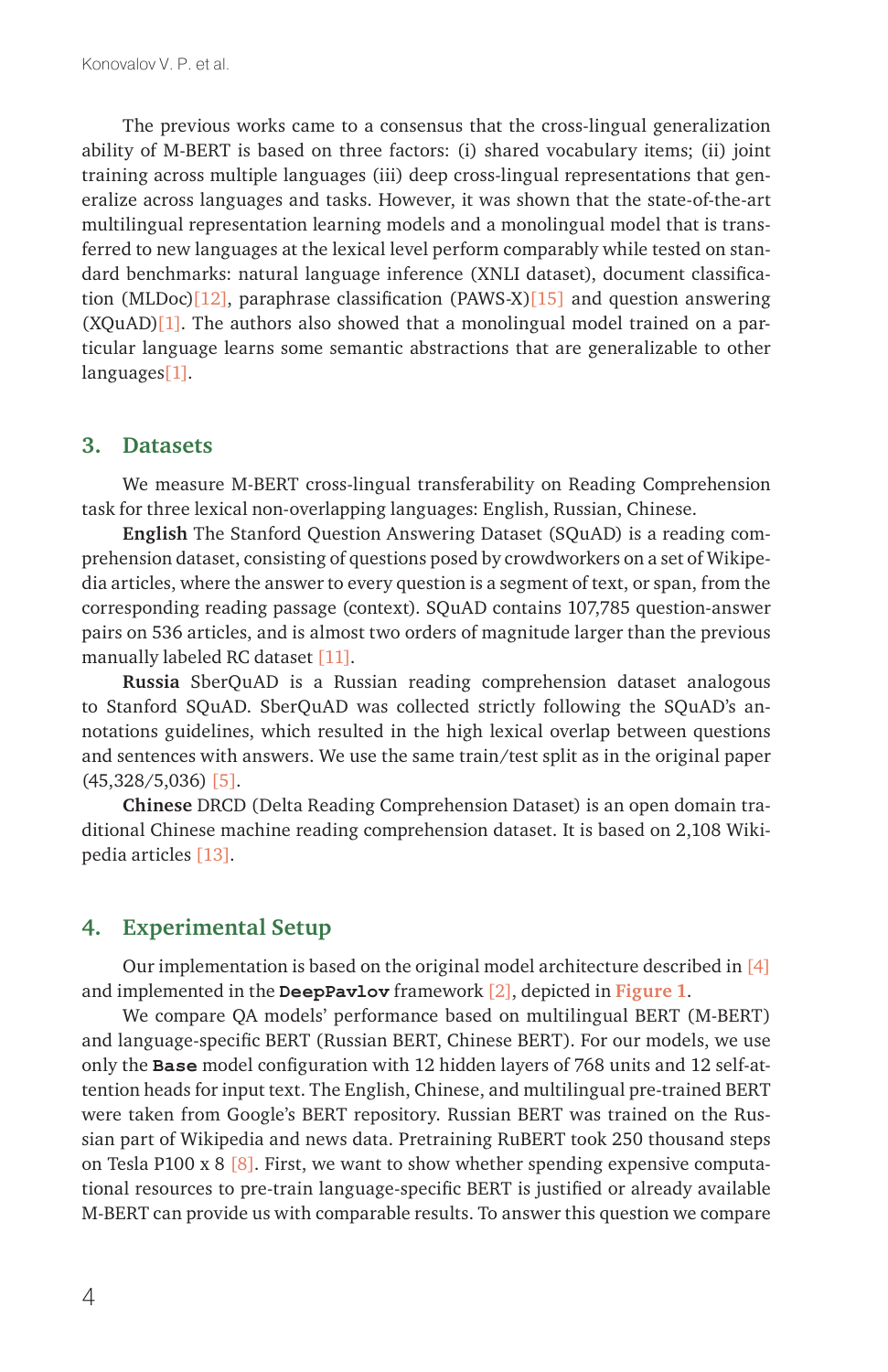language-specific BERT-based models with a multilingual BERT-based model while trained on the same language-specific monolingual training data. We perform comparison in two modes: **fixed mode** (**3 epoch, learning \_ rate=5e-05, batch \_ size=8, dropout=0.1**) and **validated mode**, where the training step is going until validation patience is achieved. Validation patience (equals to 10) defines how many steps to continue the training process while the performance on the validation set is not improving.



**Figure 1:** Architecture of the BERT model for SQuAD task

To identify to what extent the language-specific monolingual dataset contributes to the performance of the M-BERT based model, we build learning curves by comparing M-BERT based models in **validated mode**.

### **4.1. Evaluation Metrics**

To measure the model's performance we use two metrics Exact Match (EM) and F1-score.

- **Exact match** measures the percentage of predictions that match any one of the ground truth answers exactly.
- **Macro-averaged F1** score measures the average overlap between the prediction and ground truth answers. The prediction and ground truth are bags of tokens.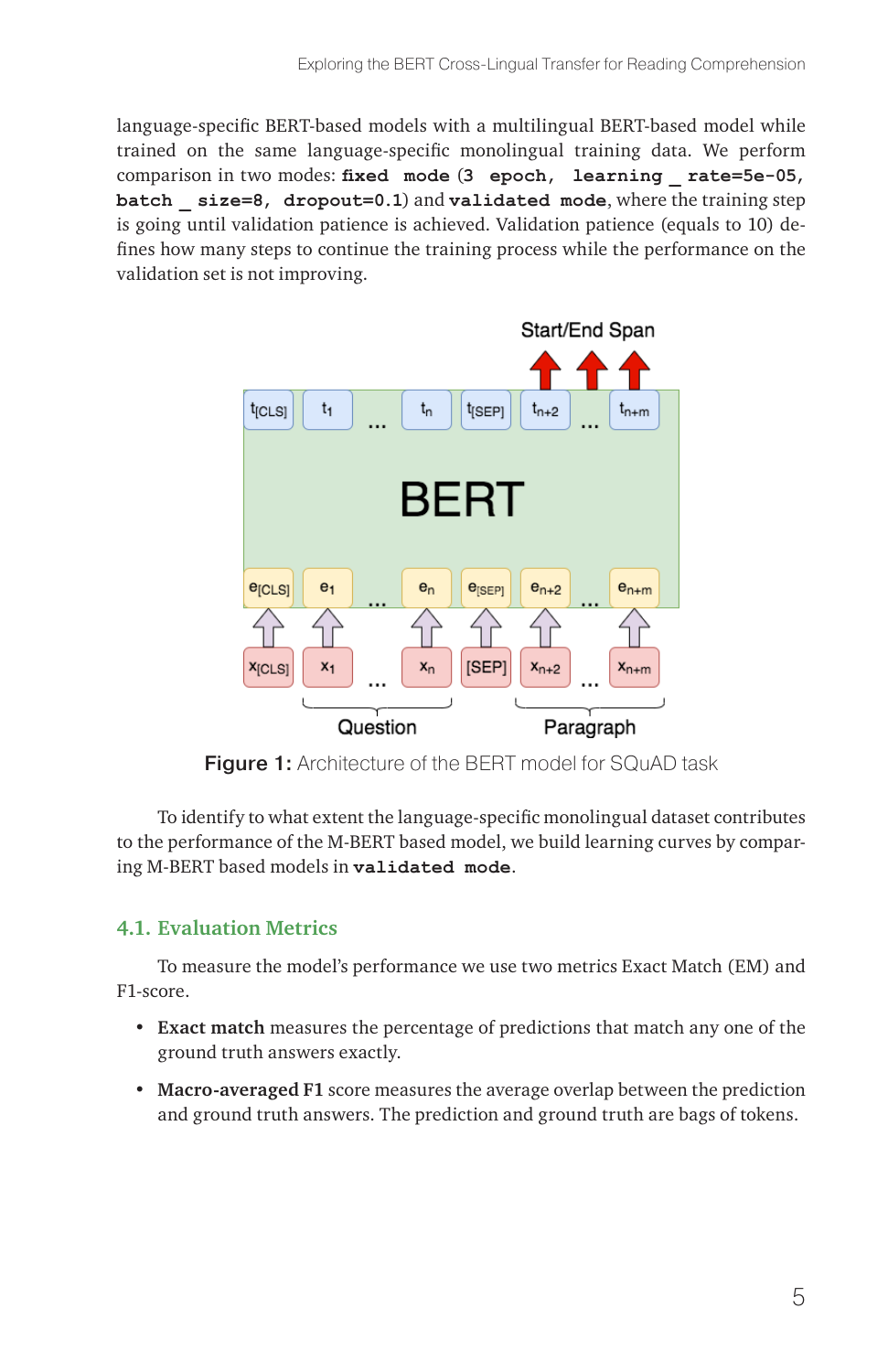## **5. Experimental Results**

As expected, validating the models during the training step results in better performance as shown in the Tables.

|                                      | <b>Fixed mode</b> |       | Validated mode |       |
|--------------------------------------|-------------------|-------|----------------|-------|
| <b>Model Settings (training set)</b> | F1                | ЕM    | F1             | EМ    |
| M-BERT(SOuAD)                        | 80.95             | 71.68 | 88.88          | 81.91 |
| EnBERT(SOuAD)                        | 82.87             | 74.48 | 88.67          | 81.32 |

Table 1: The models' performance (F1/EM) on SQuAD test set (English)

The M-BERT based model trained on a language-specific training data substantially outperforms the same model trained on the English training data, this can be observed for both tested languages: **M-BERT(SberQuAD)** >> **M-BERT(SQuAD)** while tested on the SberQuAD test set and **M-BERT(DRCD)** >> **M-BERT(SQuAD)** for Chinese. The M-BERT based model trained on English SQuAD fails to extract the exact language-specific answer span that result in significant performance deterioration in EM than in F1.

The RuBERT-based model outperforms the M-BERT based model by a small margin while trained on the SberQuAD training set **RuBert(SberQuAD)** > **M-BERT(SberQuAD)** in **validated mode**, these results are in accordance with the results presented by the authors of RuBERT [8].

| <b>Table 2:</b> The models' performance (F1/EM) on SberQuAD test set (Russian) |  |  |  |  |
|--------------------------------------------------------------------------------|--|--|--|--|
|--------------------------------------------------------------------------------|--|--|--|--|

|                               | <b>Fixed mode</b> |           | Validated mode <b>'</b> |           |
|-------------------------------|-------------------|-----------|-------------------------|-----------|
| Model Settings (training set) | F1                | <b>EM</b> | F1                      | <b>EM</b> |
| M-BERT(SOuAD)                 | 63.5              | 34.7      | 73.49                   | 42.94     |
| M-BERT(SberQuAD)              | 78.78             | 58.49     | 83.21                   | 64.56     |
| RuBERT(SberOuAD)              | 81.14             | 61.78     | 84.19                   | 65.83     |

Table 3: The models' performance (F1/EM) on DRCD test set (Chinese)

|                               | Fixed mode |           | Validated mode |           |
|-------------------------------|------------|-----------|----------------|-----------|
| Model Settings (training set) | F1         | <b>EM</b> | F1             | <b>EM</b> |
| M-BERT(SQuAD)                 | 51.73      | 37.8      | 75.39          | 60.28     |
| M-BERT(DRCD)                  | 81.7       | 75.19     | 88.9           | 83.7      |
| ChBert(DRCD)                  | 84.46      | 78.01     | 88.3           | 82.67     |

The DCRD dataset is based on Chinese Wikipedia, it contains Latin symbols that were not properly handled by the character-based tokenization used for pre-training Chinese BERT. This leads to the almost comparable performance of the M-BERT based model with a language-specific Chinese BERT-based model.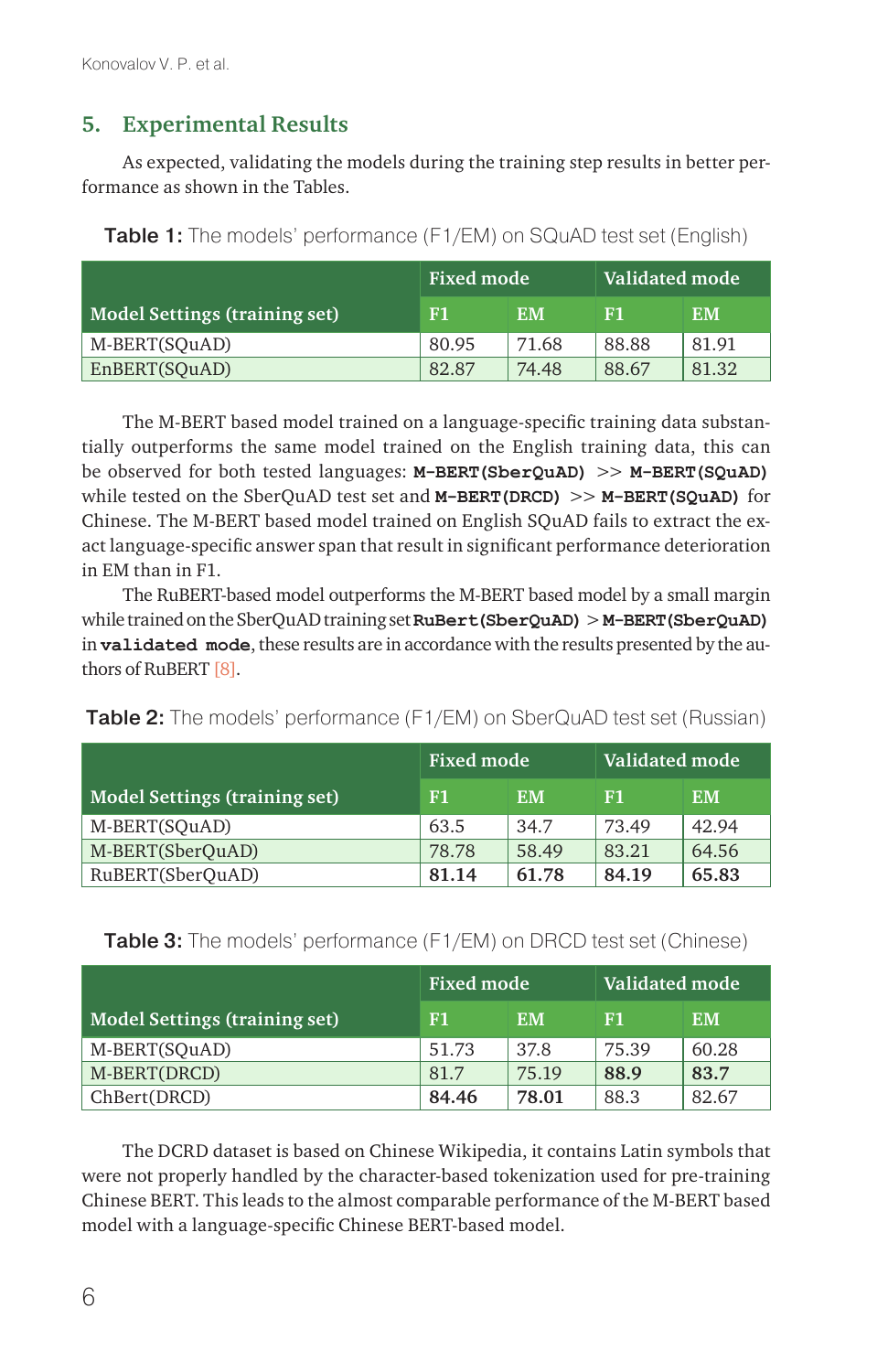Interestingly, the difference in performance between M-BERT and languagespecific BERT is much more significant in **fixed mode**, that means careful training stopping criteria might mitigate the language-specific BERT superiority.

We build learning curves to measure how the language-specific monolingual dataset contributes to the performance of the M-BERT based model. All models were executed in the **validated mode**. The learning curves for Russian are depicted in **Figure 2**. First, we define two boundaries, the upper bound is the M-BERT based model performance trained solely on the entire SberQuAD dataset (red dashed line). The lower bound is the M-BERT based model performance trained on the English SQuAD dataset (green dashed line). The **-SQuAD** curve denotes the model trained on the part of the SberQuAD dataset and the **+SQuAD** curve denotes the model trained jointly on the same part of the SberQuAD dataset and on the entire English SQuAD dataset. Adding an entire English SQuAD train to the training set significantly improves performance in comparison to the model trained only on the part of the SberQuAD set. Moreover, the model trained on the joint dataset with 5,000–10,000 languagespecific monolingual training samples is only a few points behind the model trained on the entire language-specific training set. The similar findings hold for Chinese as depicted in **Figure 3**.



**Figure 2:** Learning curves on SberQuAD (Russian)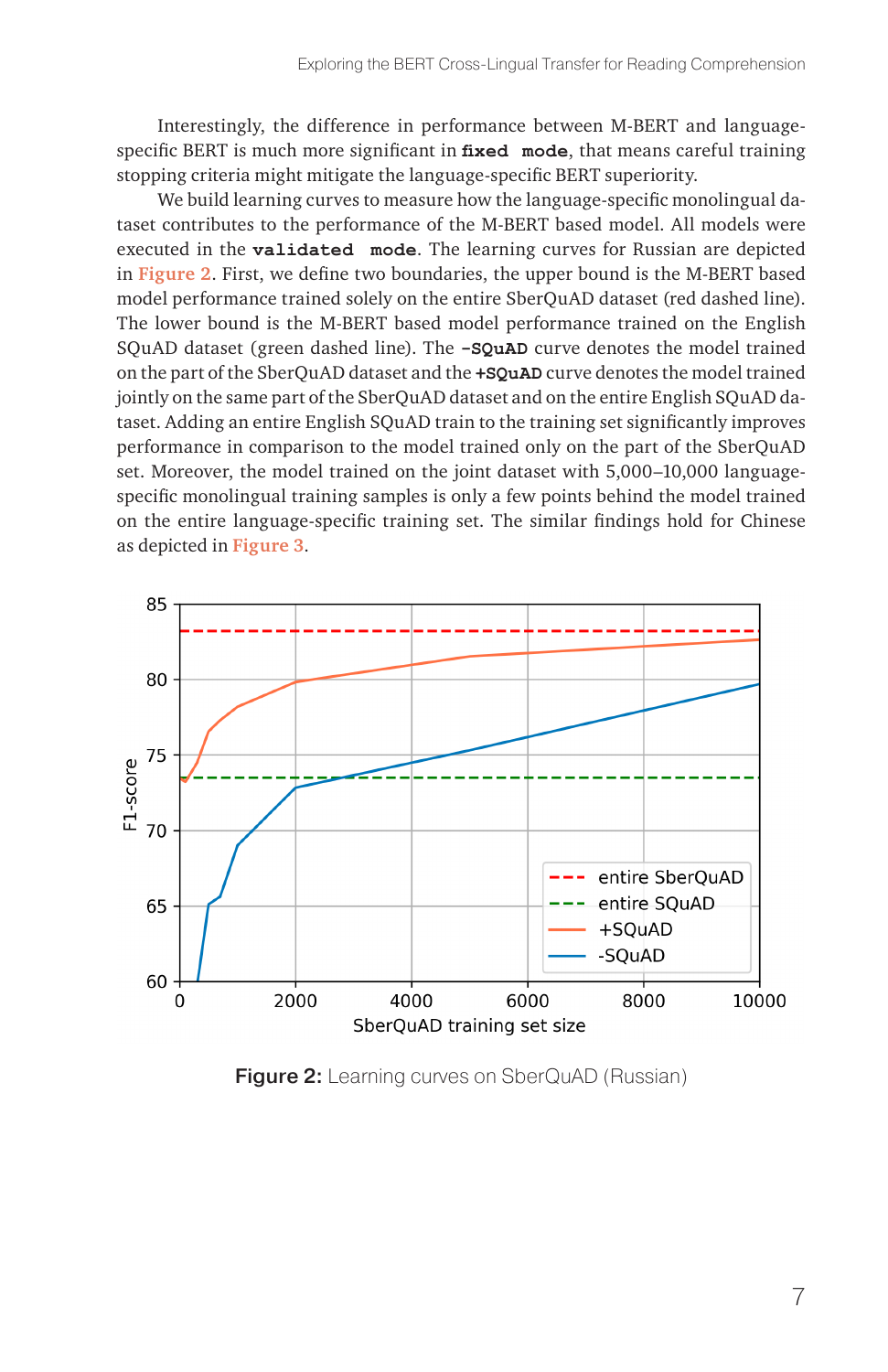

**Figure 3:** Learning curves on DRCD (Chinese)

## **6. Conclusion**

We measured the multilingual BERT cross-language transferability on the Reading Comprehension task. Specifically, we demonstrated that M-BERT based models perform comparably with language-specific BERT while trained on the same training set. We also showed that M-BERT based models trained jointly on widely available English training data and a number of language-specific instances achieves comparable performance. Our results and analysis agree with the previous theories that M-BERT creates multilingual representations, that allow us to achieve promising performance in cross-lingual model transfer settings. To encourage researchers to further investigate the BERT's cross-language transferability in different tasks we made or code publicly available<sup>1</sup>.

## **7. Acknowledgements**

The authors thank all the members of the Deep Learning and Neural Network lab at Moscow Institute of Science and Technology. This work was supported by National Technology Initiative and PAO Sberbank project ID 0000000007417F630002.

<sup>1</sup> <http://github.com/deepmipt/DeepPavlov/>